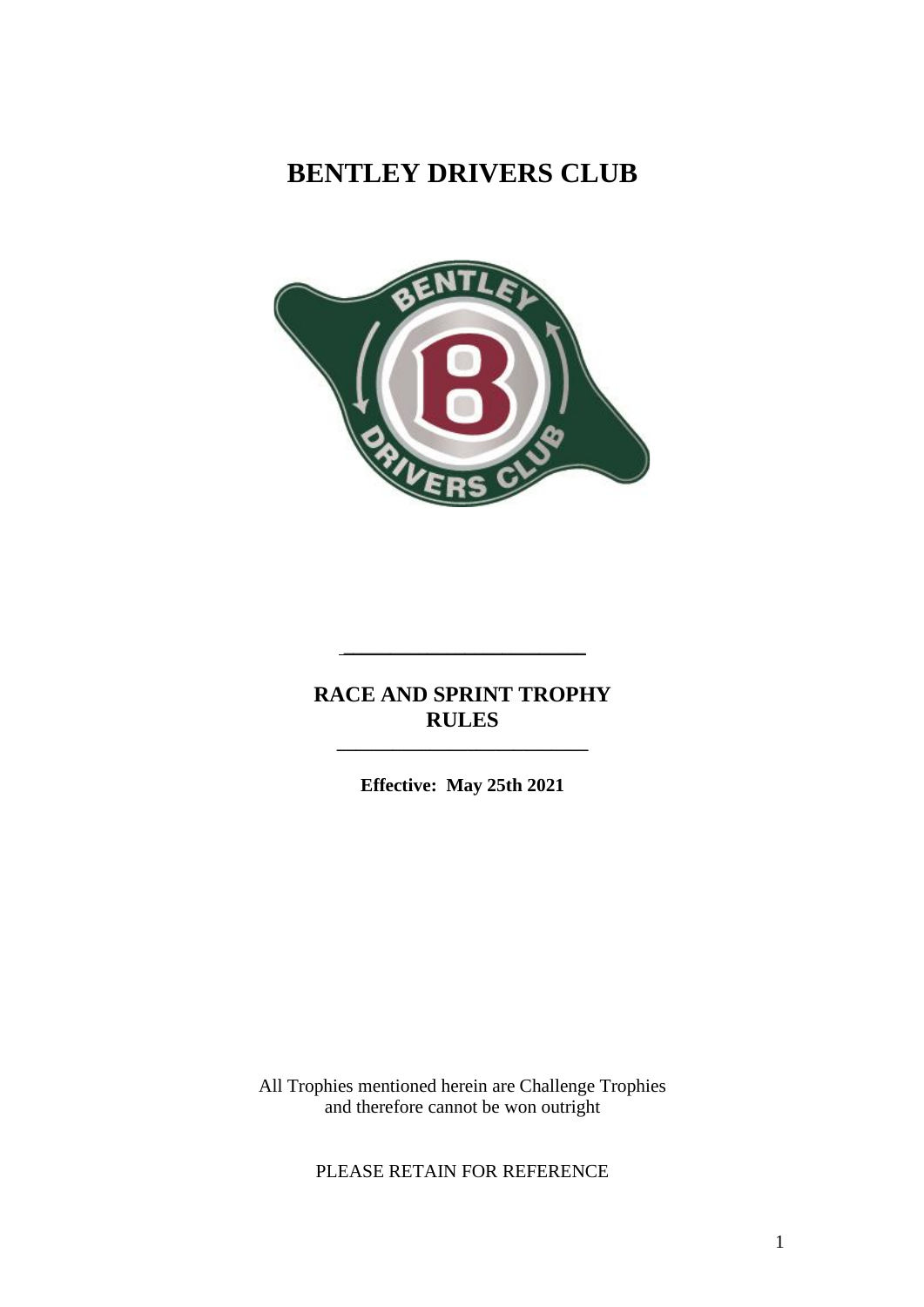### **INTRODUCTION**

The Competitions Committee is responsible only for Race, Hill Climb and Sprint events, and these revised Rules shall apply to such events, as from  $25<sup>th</sup>$  May 2021 (replacing any previous rules). Concours and other Trophies will continue to be governed by separate Rules until further notice.

The esteem of the Marque has been created from the competition successes of the almost standard factory produced Bentley motor car.

This document is produced and published to define what modifications from standard are acceptable to the Bentley Drivers Club. However, it must be emphasised that all modifications should be undertaken in the 'Spirit of the Marque'. All decisions as to eligibility are at the discretion of the Competitions Committee. Members should consult the Competitions Captain/Competitions Committee if in any doubt on any fact for advice and approval before actually undertaking any work.

### **GENERAL**

All work should be of the highest standard commensurate with the name Bentley and the esteem of the Bentley Drivers Club. All competing cars must be ROADWORTHY i.e. the car shall conform to the requirements of the Road Traffic Acts and mechanically at least be capable of passing an MOT test. The details of any proposed car not so capable may be submitted to the Competitions Captain, who, at the request of the owner, will, together with the Competitions Committee, rule as to the car's eligibility within the Challenge Trophy Rules for the ensuing season. Competitors are required to familiarize themselves with the current Motorsport UK Yearbook and comply with all regulations therein.

The following are definitions, applicable to racing, hill climbs, and sprints only, for:

### **BDC GROUP A**

Competition Vintage Bentley Competition Derby Bentley (including MkV) Competition Crewe Bentley (MkVI, R Type, S Type)

### **BDC GROUP B**

Competition Crewe Bentley (non-compliant MkVI,  $R, S + (Compliant T)$  Type to Mulsanne specials)

### **BDC GROUP C**

All other Crewe Bentleys including Bentley Continental GT not eligible for Group D

### **BDC GROUP D**

Bentley Continental GT, excluding convertibles and GT3 racing cars

Members who wish to compete and be eligible for awards and Challenge Trophies must have Bentleys which comply with these definitions. Non-complying cars may be permitted to compete at the discretion of the Competitions Committee, each case being considered individually by the Competitions Committee.

THE COMMITTEE MAY NOT ALLOW TECHNOLOGY INAPPROPRIATE TO THE PERIOD.

WITH RESPECT TO SILENCING, REGARD MUST BE GIVEN TO THE LEVELS OF MANDATORY SILENCING PUBLISHED BY MOTORSPORT UK ANNUALLY.

ALL RADIATOR SHELLS MUST BE BENTLEY, ALTHOUGH THEY MAY BE MODIFIED AS REGARDS HEIGHT AND DEPTH OF CORE.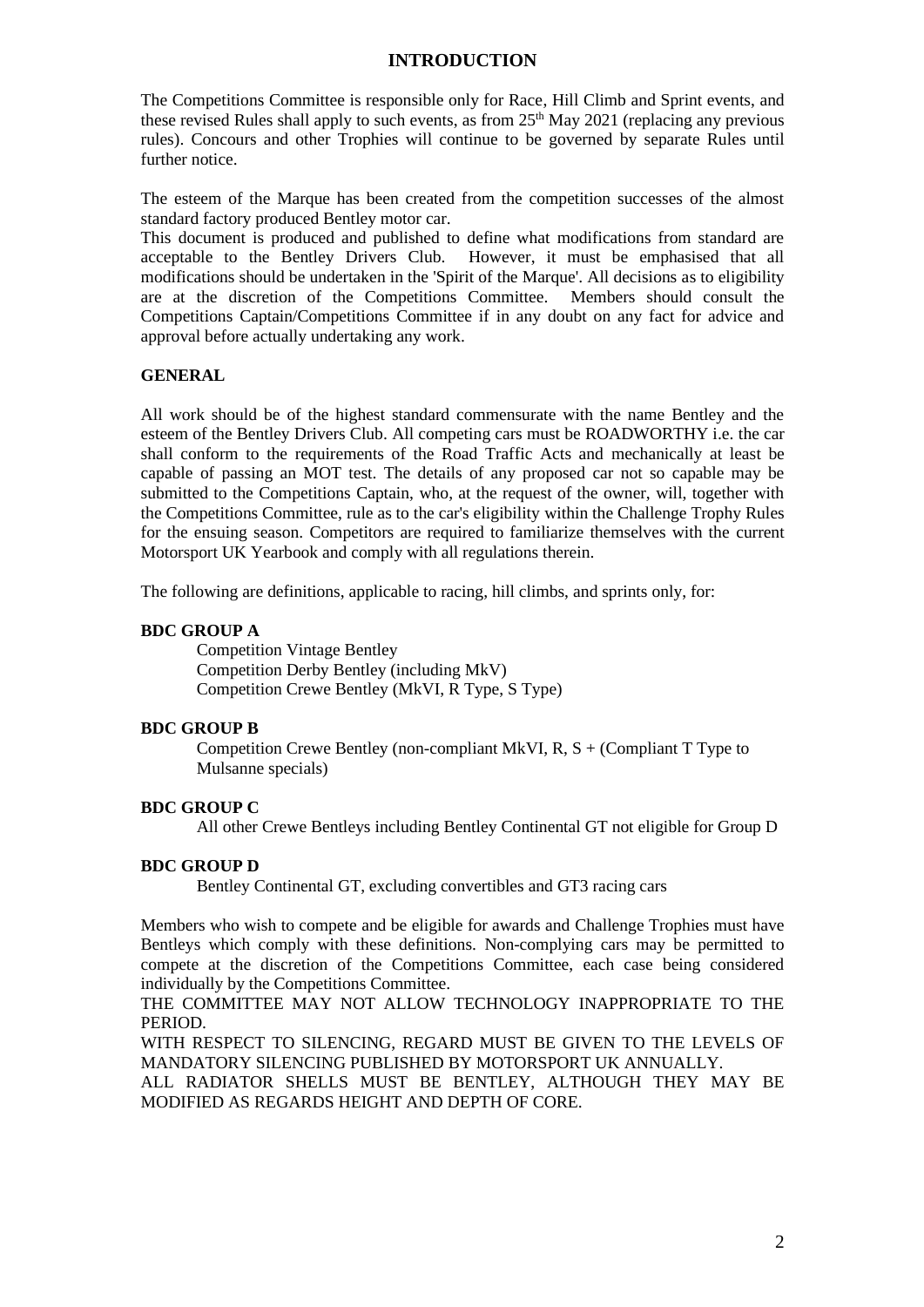### **BDC GROUP A**

### **DEFINITION OF A COMPETITION 'VINTAGE BENTLEY'**

In competitions a car will not be regarded as a Vintage Bentley unless it meets the following requirements:

The Competitions Committee requires a Vintage Bentley to be allocated a registration number in accordance with the criteria adopted by the BDC Vintage Eligibility Committee. The description 'Vintage Bentley' used below means 'of the same or similar pattern supplied or fitted by the original makers of the car, i.e. Bentley Motors Ltd, Cricklewood, NW2.

### **ENGINE**

The cylinder block, crankcase and sump must be Vintage Bentley. Modifications to alter compression ratio and gas flow are permitted. Dry sump modifications are allowed.

There is no restriction on the make or type of crankshaft, flywheel, clutch, connecting rods, pistons, valves and their operation mechanism, inlet and ignition systems. It is preferred that exhaust systems be wholly located within the bonnet area, and beneath the chassis of the car. However, cars with exhaust systems not so placed will be permitted. Superchargers are permitted. Over-bored blocks are permitted but will only be eligible for capacity - defined trophies appropriate to actual engine capacity.

### **CHASSIS FRAME**

This must be Vintage Bentley, modifications to improve stiffness or to alter length or weight are allowed.

### **AXLES**

The front axle beam and stub-axles, and the rear axle casing, differential and gears must be Vintage Bentley. The front axle beam must not be divided.

Brake-drums, brake-shoes, back plates and brake operating mechanism are preferred to be Bentley. However, non-standard drum and brake shoes, hydraulic brake systems and torque stays are permitted. Disc brakes and limited slip differentials are not permitted.

#### **SUSPENSION**

The springs must be the same or similar to the type as originally fitted to the model concerned. Coil springs may not be substituted for leaf springs.

### **GEARBOX**

This must be Vintage Bentley. A to F boxes must not use constant mesh internals or dog engagements.

### **BENTLEYS COMPLYING**

The following Bentleys are considered as complying with the above definition:

Any Brooklands competition Bentley in its original Brooklands specification is deemed to conform All 3/8 Litres, provided they comply with the above general headings Bentley Napier George Burton 3/4<sup>1</sup>/<sub>2</sub> (NPA 83) Jumbo Goddard Turbo 3/8

### **NON COMPLIANCE**

Models failing to comply with the above definition will not be eligible for awards at B.D.C. organised competition events, except as referred to in the Introduction.

### **DEFINITION OF A COMPETITION 'DERBY BENTLEY'**

In competitions, a car will not be regarded as a 'Derby Bentley' unless it meets the following requirements:

The description 'Derby Bentley' used below means 'of the same or similar pattern as supplied or fitted by the original makers, Bentley Motors (1931) Ltd. at their works in Derby'.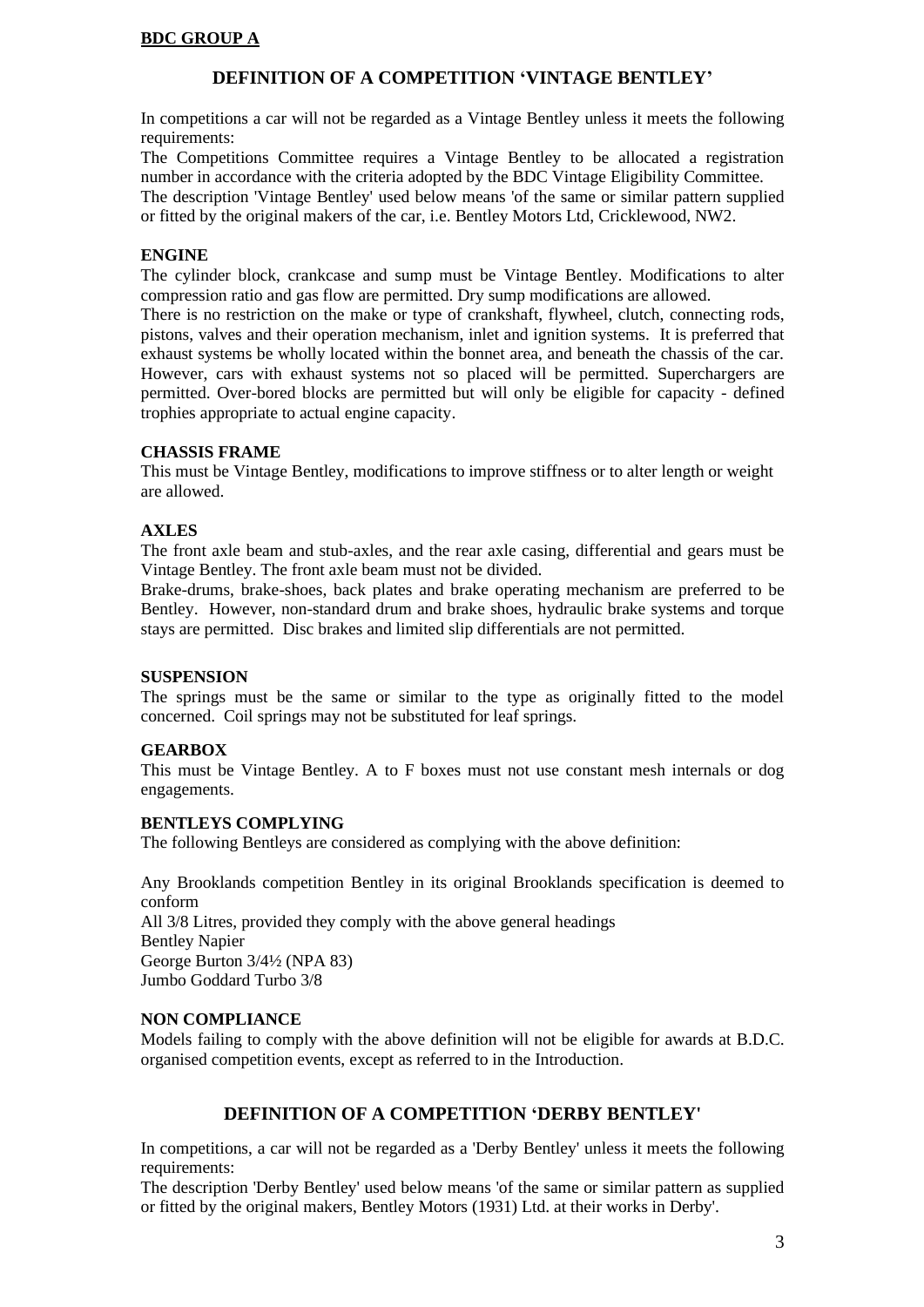### **ENGINE**

The cylinder block, crankcase and sump must be Derby Bentley - modifications to alter compression ratio and gas flow are permitted. Dry sump modifications allowed.

There is no restriction on the make or type of crankshaft, flywheel, clutch, connecting rods, pistons, valves and their operation mechanism, inlet and ignition systems. It is preferred that exhaust systems be wholly located within the bonnet area, and beneath the chassis of the car. However, cars with exhaust systems not so placed will be permitted.

Examples of inappropriate technology are electronic fueling and ignition and the use of toothed driving belts. Superchargers are permitted.

#### **CHASSIS FRAME**

This must be Derby Bentley. Modifications to improve stiffness or to alter length or weight are allowed.

For MkV Derby read as for MkVI.

### **AXLES**

The front axle beam, stub-axles and rear axle must be Derby Bentley, or similar pattern live axle, but torque stays or anti-tramp bars may be fitted. Substitution of diff is allowed. The front axle beam must not be divided. Disc brakes and limited slip differentials are not permitted.

For MkV Derby read as for MkVI.

#### **SUSPENSION**

The springs must be of the same or similar to the type as originally fitted to the model concerned. For example, coil springs may not be substituted for leaf springs.

For MkV read as for MkVI, rear dampers must be of pre-war design. No 5-point linkage allowed.

#### **GEARBOX**

This must be Derby Bentley.

#### **BODYWORK AND PRESENTATION**

Cars must be presented for competition in a manner that does credit to the Marque and the Club. Closed bodywork may be modified to open bodywork but it must be completed in a roadworthy and workmanlike manner.

#### **BENTLEYS COMPLYING**

The following cars are considered as complying with the above definition:

Avon Bentley - B. Summerfield Bentley Royce

#### **NON COMPLIANCE**

Models failing to comply with the above definition will not be eligible for awards at BDC organised competition events, except as referred to in the Introduction.

### **DEFINITION OF A COMPETITION 'CREWE BENTLEY'**

The description 'Crewe Bentley' means of the same or similar/pattern as Post-War cars supplied by Bentley Motors (1931) Ltd, Rolls-Royce Ltd, Rolls-Royce Motor Cars Ltd, Crewe; and Bentley Motors Limited, Crewe.

#### **MkVI, R and S Types (complying with Group A)**

**GENERAL**  MkVI, R or S Type steering boxes may be used No rear engines No wings, aerodynamic aids or 'ground-effect' modifications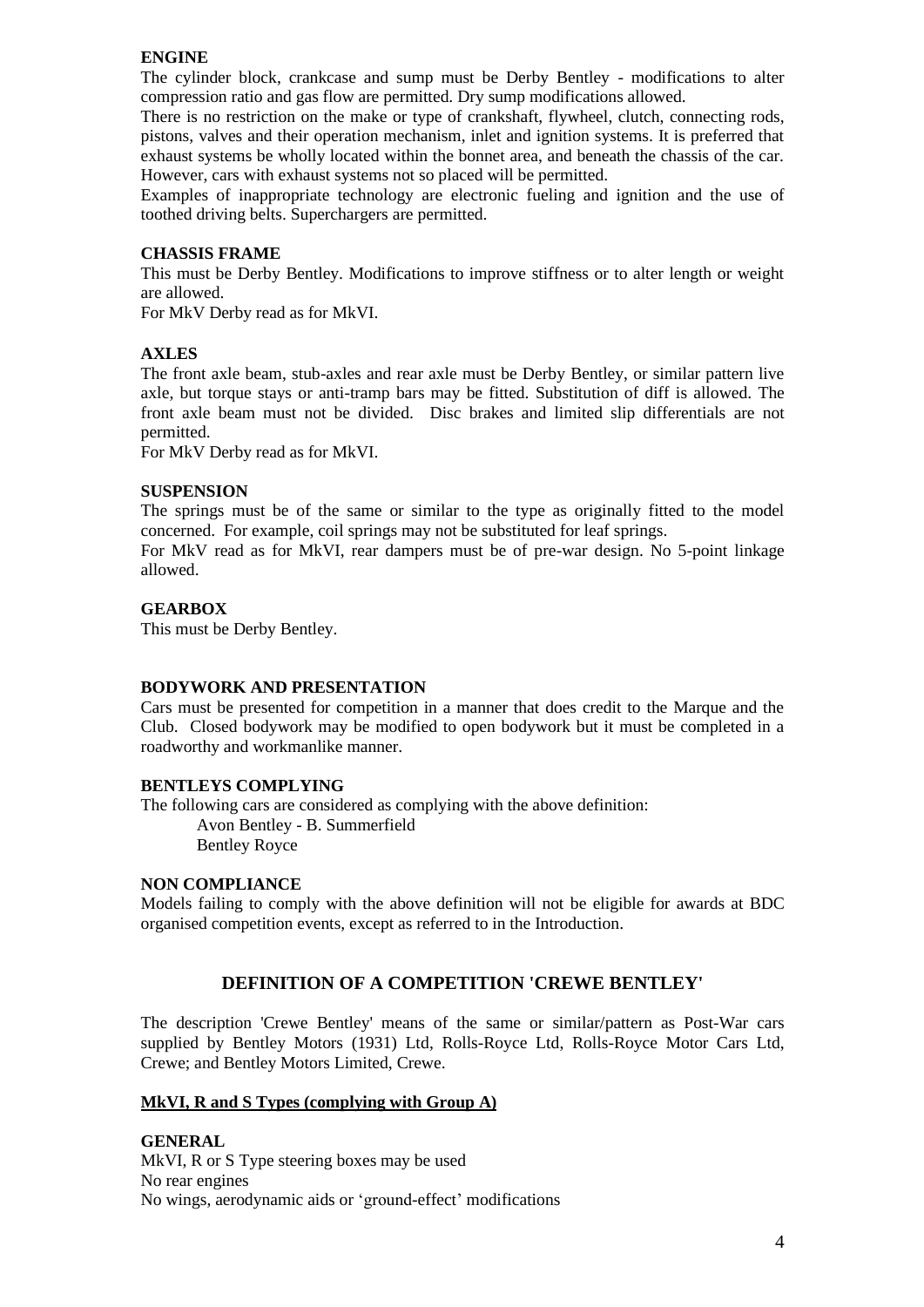All work to be of the highest standard commensurate with the name of Bentley and the esteem of the BDC

### **CHASSIS**

Length and wheelbase - no restriction. Lightening allowed. Front cross members to be retained and fitted as original-lightening allowed. Cruciform optional.

### **SUSPENSION**

Front - top wishbone and damper units as original Bentley. Lower - wishbones, radius arms original attachment geometry, lightening allowed. Springs must be coil.

Rear - leaf springs with original rearmost shackles. Any type dampers and 5-point linkage allowed. S Types may be changed to outboard mountings.

### **AXLE**

Must be live – and similar to the Bentley types also allowed I.R.S. **not** allowed LSD allowed

### **BRAKES**

System may be fully hydraulic Drums or solid discs allowed with 2-pot calipers only

### **WHEELS**

Minimum rim diameter 15" Maximum rim width 7.5"

### **TYRES**

No slicks, semi-slicks, or wets. Must be L section racing or road tyres (as in Motorsport UK Yearbook List 1A) with a maximum tread width of 5.7" (as 650L-15)

### **ENGINE**

Must be production Crewe Bentley 6 cylinder or V8. No restriction on carbs, no superchargers turbochargers or fuel injection. No restriction on the source of manufacture of valves and valve gear, camshafts, pistons, con rods, cranks or sumps, but must be of a similar type. O.H.C. not allowed.

### **CLUTCH AND FLYWHEEL ASSEMBLIES**

Free choice.

### **GEARBOX**

Bentley MkVI/R/S1 and Continental 4 speed manual or Turbo-Hydromatic, G.M. TH400, 480LE Autos. New gears and other internals may be replaced provided the original case is retained.

### **BDC GROUP B**

MkVI, R & S Types not complying with Group A (T Type to Mulsanne specials complying with Group B regulations, see separate specification for these cars listed below).

Specifications as for GROUP A, except:-

**WHEELS & TYRES** - Free choice of sizes, but no slicks, semi-slicks, or wets. M section or tyres from Motorsport UK Yearbook List 1A, with a maximum thread width of 8 inches.

**BRAKES** - ventilated discs and four-pot calipers allowed.

**ENGINE** As GROUP A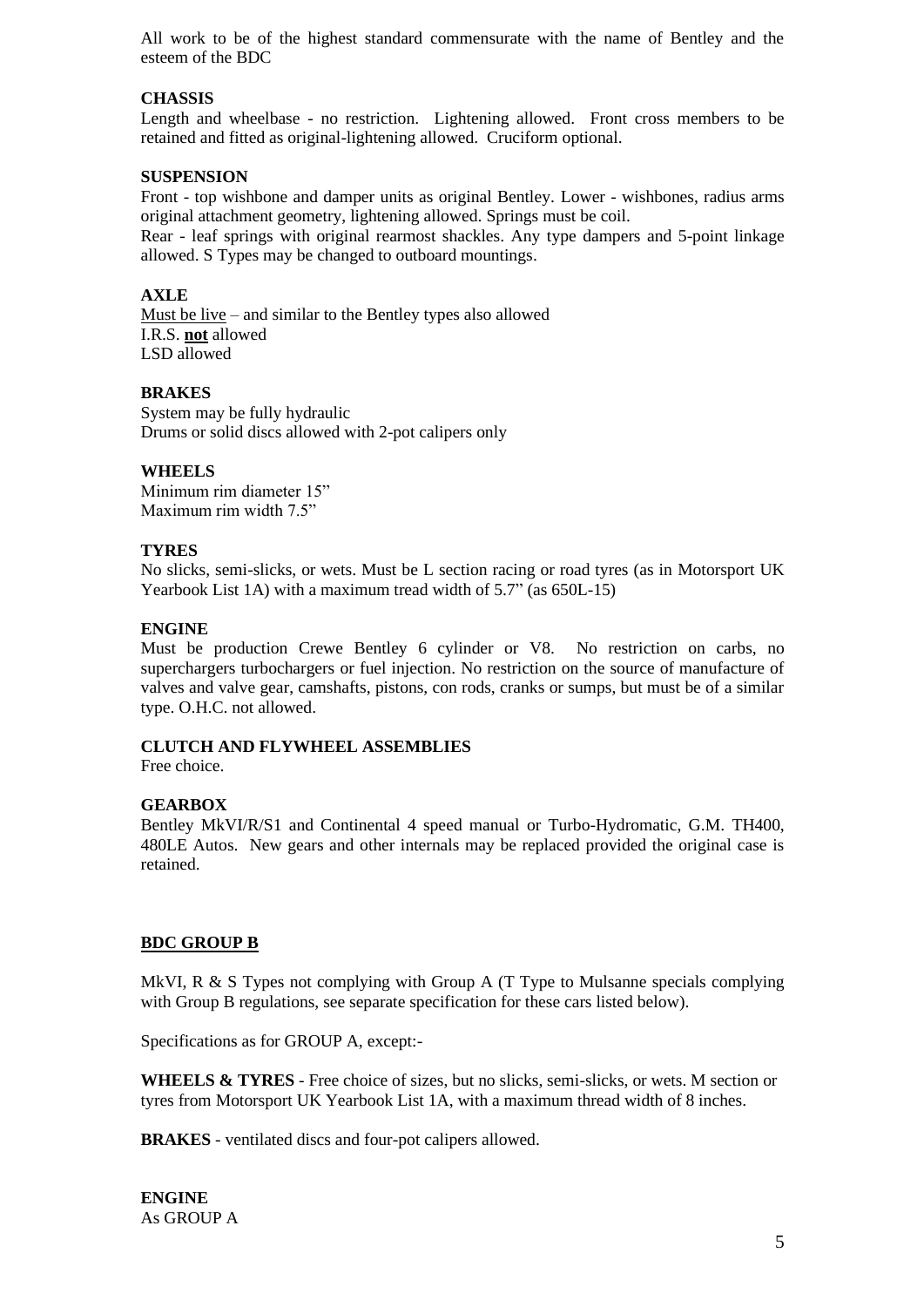### **BDC GROUP C**

MkVI, R & S Types not complying with Group A or B, Tl, and later models.

### **Bentley T Type to Mulsanne**

Notes on building a Bentley Special for competition purposes using a Bentley monocoque type car. The period covered is from 1965 with the announcement of the Bentley T1 up to the last Mulsanne using the Bentley L series V8 engine in 2020.

The Bentley Continental GT and other similar modern Bentleys are not included here. This 55 year span covers the period when the L Series Bentley V8 engine in its various guises were used. For a short period, a BMW sourced 4.4 litre V8 engine was also installed in the early Arnage models. The L series engine initially started out with a displacement of 6.23 litres (normally aspirated) and finished with a displacement of 6.75 litres (turbo charged). During this 55 year period various gearboxes were used from both GM and ZF. On the chassis side the early cars used a front subframe and later changed to a front crossmember. A rear crossmember was used on the early cars changing to a rear subframe later on. The first T1 cars used a double wishbone set up for front suspension changing to a strut type, much later cars reverted to double wishbones.

At the rear, trailing arms were used in the beginning and changed to double wishbones, early cars used basic dampers eventually employing sophisticated adaptive damping. Again, early cars started out with a power steering box whereas much later cars had electronic powered steering racks.

Braking for the T1 consisted of 2 pot calipers and ventilated discs whereas the very late cars had progressed to sophisticated braking systems. Once again differentials were basic in the beginning and by the time we got to the Mulsanne the latest technology was the norm.

### **To clarify the models covered are:**

**SY Models**

Bentley T1, T2 & Corniche

### **SZ Models**

Bentley Mulsanne and derivatives, S etc Bentley Mulsanne Turbo Bentley Turbo R and derivatives, RT etc Bentley Eight Bentley Continental R and derivatives, S, T etc Bentley Azure Mk1 Bentley Brooklands saloon and derivatives, R etc Bentley Touring Limousine Bentley Corniche Mk2

### **SL Models**

Bentley Arnage Red Label Bentley Green Label and derivatives Bentley Azure Mk2 Bentley Brooklands Coupe

**2010-2020 Models** Bentley Mulsanne and derivatives

### **Rules:**

### **Frame**

The space or ladder frame used must be built to the highest standard and the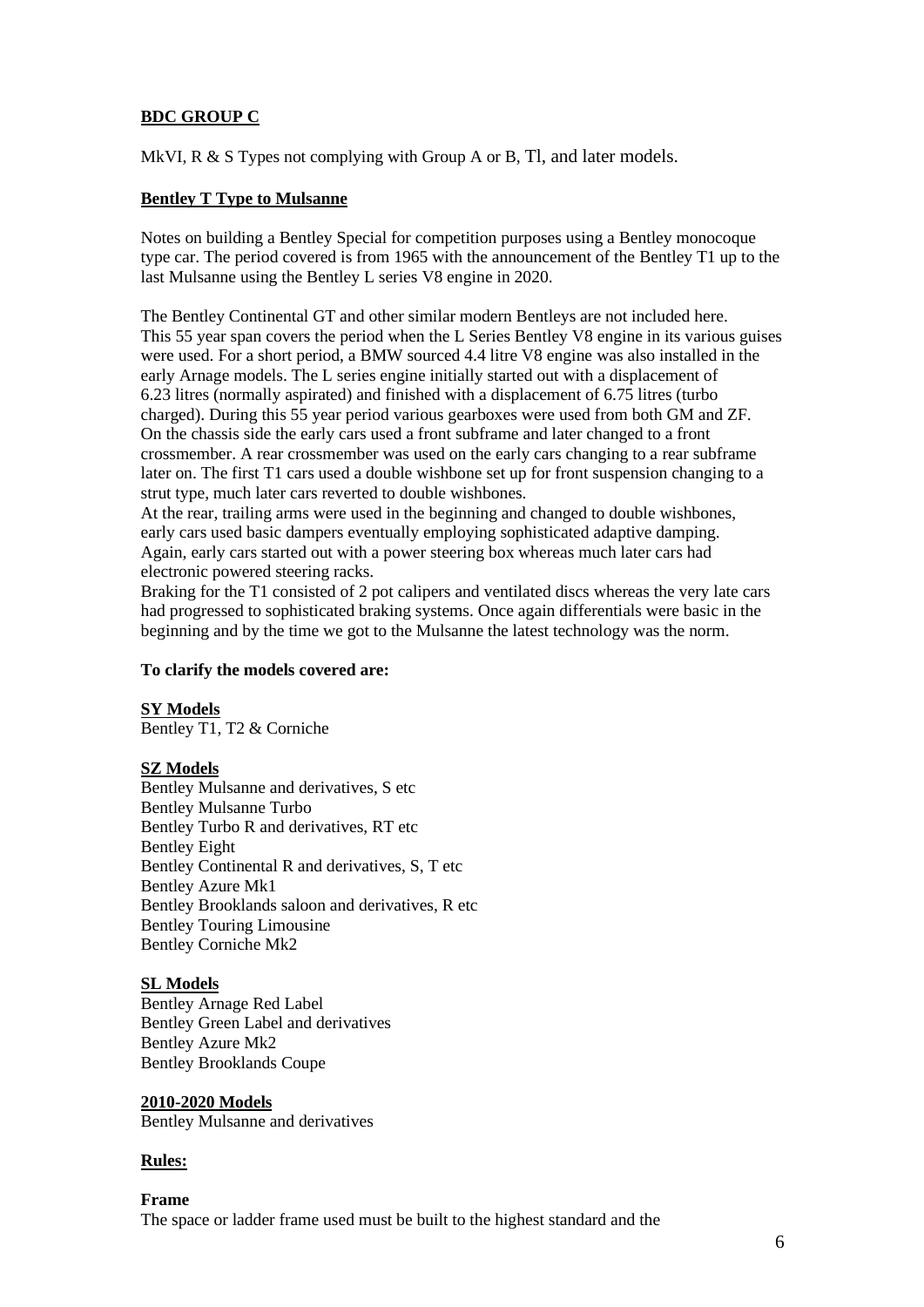early front subframe or later crossmember must be used as part of the structure. Likewise, either the rear crossmember or later subframe must be used. Wheelbase free Lightening allowed

### **Engine**

Any of the Bentley L series engines must be used either normally aspirated or turbocharged, supercharging also allowed. The BMW 4.4 litre engine is also eligible Engine tuning allowed Dry sump lubrication allowed Carburation and Turbos free Exhaust system free but must comply with Motorsport UK Yearbook noise levels Ignition free Please note all engines must be at the front of the car, no rear or mid-engines allowed

### **Transmission**

Listed below are the eligible gearboxes: GM Hydramatic 4 speed GM Turbo 400 3 speed GM 480 LE 4 speed ZF 5 speed auto ZF 6 speed auto ZF 8 speed auto Bentley MkVI/R/S1 and Continental 4 speed manual Differentials including LSD are free Drive shafts are free

### **Brakes**

Calipers are free Discs are free Pads are free All brake lines and components must be of the best quality and properly fitted

### **Steering**

Eligible are: manual or power steering box, manual or power rack & pinion The steering column is free but must use the best quality UJ's etc

### **Suspension**

Front double wishbones or struts may be used Rear trailing arms or double wishbones may be used Shock absorbers are free Springs are free Front and rear anti-roll bars are free Rose joints and spherical bearings allowed

### **Wheels**

Any width and diameter allowed

### **Tyres**

These must comply with the race regulations set out by the BDC which may vary from time to time depending on the race(s) entered

### **Bodywork**

This must be to a very high standard. A recognisable type of Bentley front grille must be incorporated into the bodywork, aerodynamic aids are allowed

### **Safety**

The car must be built to current Motorsport UK Yearbook safety regulations, please check carefully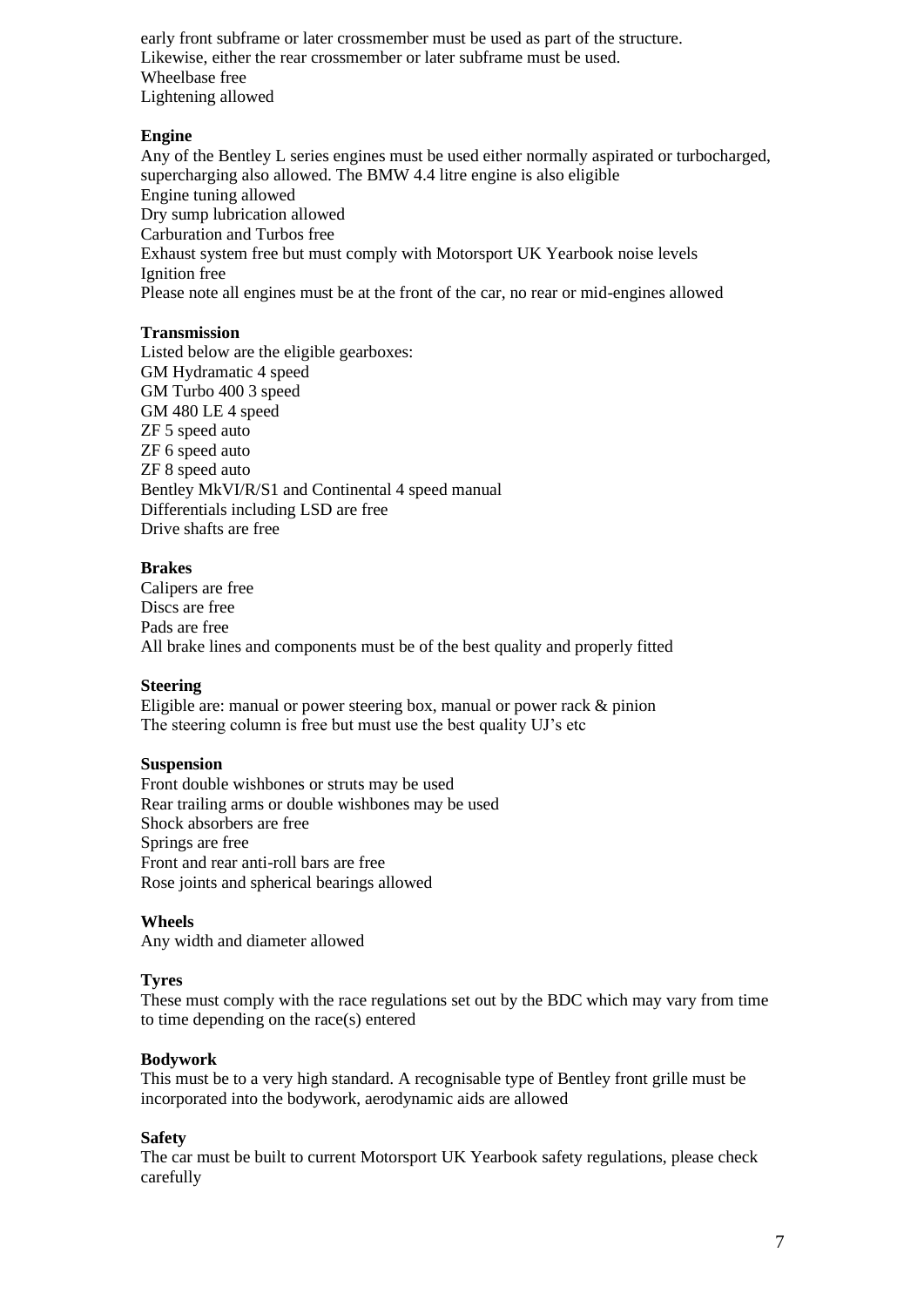#### **Note**

The above rules allow cars to run in Class C in Bentley Drivers Club competitions. If any competitor wishes to run in Class B, their car must comply with Class B rules. No Forced Induction, i.e. No Superchargers, No Turbochargers, No Fuel Injection, No Wings or Diffusers, No Slicks, Semi-Slicks or Wets, Type must be Dunlop M Section, Road Tyres from Motorsport UK Yearbook List 1A.

### **BDC GROUP D**

The Club intends to introduce a race series Championship for these cars when sufficient numbers exist. The following Technical Regulations are set out in accordance with the Motorsport UK specified format for Championship rules, and will apply to both Championship and non-Championship events.

### 5. TECHNICAL REGULATIONS

### 5.1 INTRODUCTION:

The BDC Continental GT Challenge technical regulations are intended to allow competitors to produce race cars that are safe and of a comparable level of performance, with the emphasis placed firmly on driver ability. Competitors are therefore asked to keep this in mind when building or modifying cars and are encouraged to seek guidance from the Competitions Captain where appropriate. A modification that gives an exceptional performance advantage at a high financial cost would be considered unsporting and will almost certainly be outlawed in future regulations.

### a) STANDARD:

The word 'standard' used within these technical regulations as a description of components is to be interpreted as per 'Standard Part' defined in Section B – Nomenclature & Definitions in the current Motorsport UK Yearbook. Checking will be by comparison to spare parts supplied by the manufacturer's official agent or by any other means necessary to ensure compliance.

### b) STANDARD PATTERN:

The phrase 'standard pattern' used within these technical regulations as a description of components is to be interpreted as per 'Standard Pattern Part' defined in Section B – Nomenclature & Definitions in the current Motorsport UK Yearbook. Checking will be by comparison to spare parts supplied by the manufacturer's official agent or by any other means necessary to ensure compliance.

### 5.2 GENERAL DESCRIPTION:

The BENTLEY DRIVERS CLUB CONTINENTAL GT CHALLENGE is for Competitors participating in BDC GROUP D i.e. Bentley Motors Continental GT vehicles, excluding convertibles and GT3 racing cars.

### 5.3 SAFETY REQUIREMENTS:

Head Restraints, Helmets, Roll-over Protection System, Fire Extinguisher System, Seat and Seat belts must be FIA homologated or comply with the current Motorsport UK Yearbook.

### 5.4 GENERAL TECHNICAL REQUIREMENTS & EXCEPTIONS:

All cars must comply with the requirements of Sections J, K  $\&$  O in the current Motorsport UK Yearbook.

### 5.5 CHASSIS:

No chassis stiffening is permitted except that derived from the fitting of the Roll-over Protection System. Seam welding is strictly forbidden, cutting, grinding, drilling, or acid dipping to remove components or material from the chassis is strictly forbidden. Towing eyes must be fitted front  $\&$  rear and must have a minimum internal diameter of 60mm;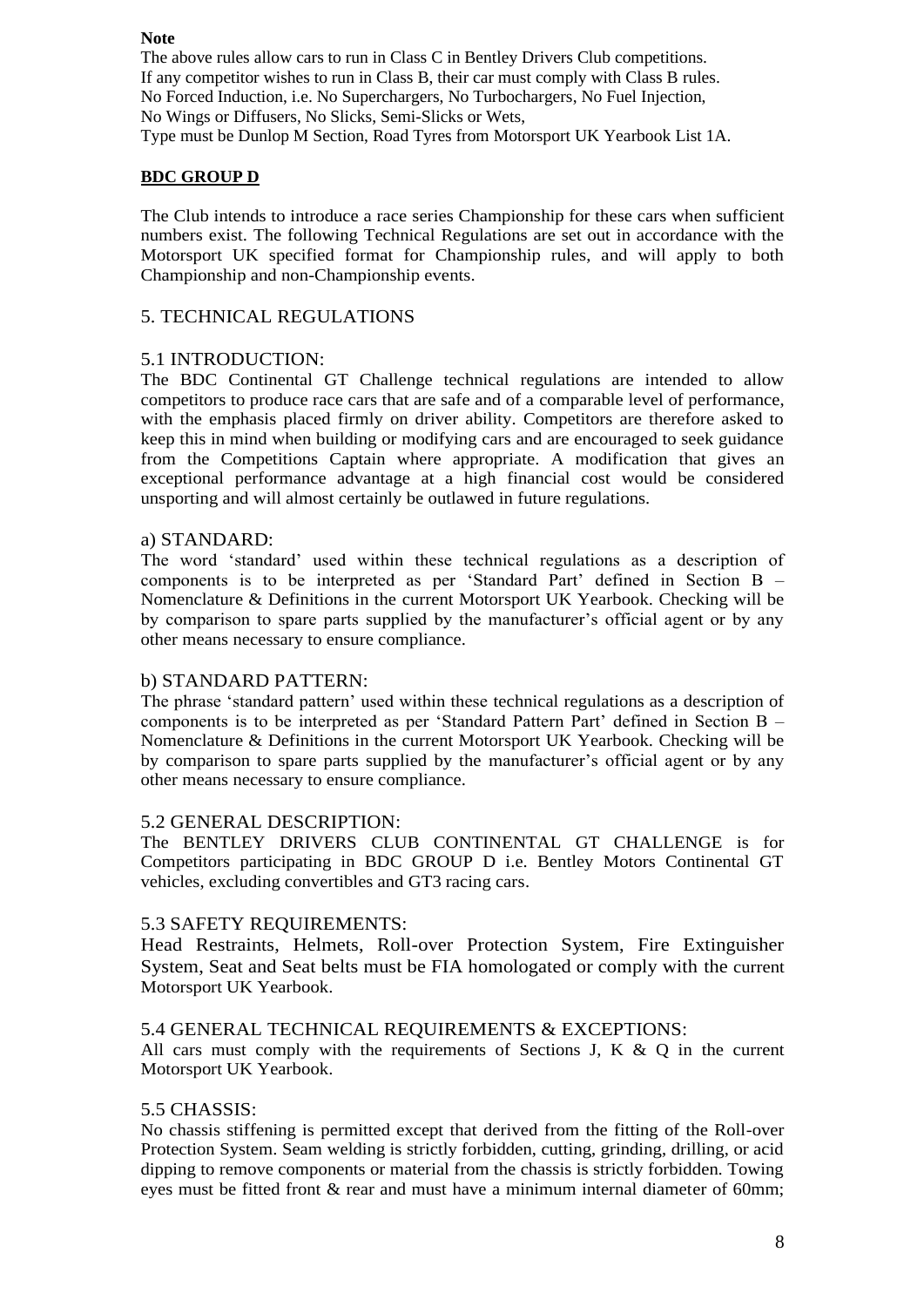(note the tow eye may be of either a suitable rigid or flexible material bolted to the chassis).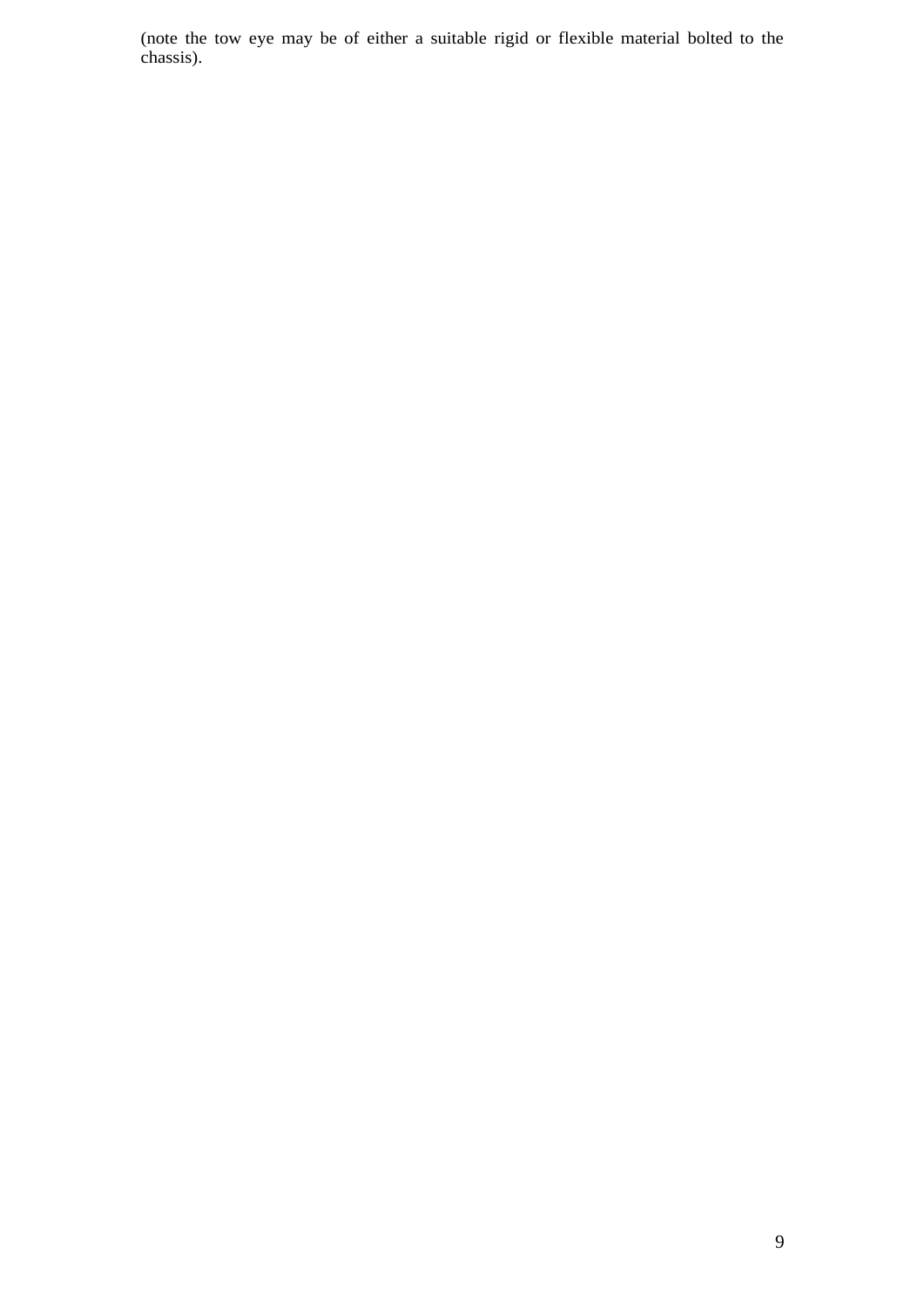### 5.6 BODYWORK:

### Interior:

Windscreen must be standard or standard pattern. Passenger seats, floor coverings, roof lining, radio/stereo units' speakers, heating and aircon systems may be removed. Interior door panels and electric window systems may be removed, central locking and manual interior door lock switches must be disabled, tools and spare wheel removed. The original dashboard must be retained, but localised trimming of the dashboard to fit the Roll over Protection System is permitted. Additional and/or replacement instruments are not permitted except for an aftermarket oil pressure and temperature gauge, shift lights and a lap timer. All weather strips/channels must be retained.

#### Exterior:

Silhouette: No alterations from standard. A rear aerodynamic device/spoiler may be fitted.

General:

It is not permitted to increase the width of the wheel arches by the addition of material to, or the deformation of, the outside of the wheel arch. Bonnet must remain in the normal position and, when closed, must not have any non-standard gaps at any of their edges. The standard engine bay cover locking mechanism must be disabled; only bonnet pins may be used to secure the engine bay cover in the closed position. Fitment of tape, sealant or addition of any material of any type to close body gaps (e.g. bonnet to wing) is prohibited. Ground clearance to be as per current Motorsport UK Yearbook. Replacement body panels must be of original material and shape.

### 5.7 ENGINE

Standard Bentley engine and gearbox 6.0 litre W 12 or 4.0 litre V8 to be retained.

1. Modifications Permitted: Extra baffles in sump or dry sump is permitted.

2. Engine location:

Position and mounting method must be standard.

4. Oil/Water cooling: Water radiators are free. Oil coolers are permitted.

5. Induction Systems: No modifications are permitted.

6. Exhaust systems:

Exhaust manifolds and primary catalytic converters must remain standard. The secondary catalytic converters and exhaust pipe system may be replaced by a nonstandard system.

7. Ignition system: Cars must use a standard ECU, re-mapping permitted.

8. Fuel delivery systems:

Fuel pumps, fuel lines, fuel rail, injectors and pressure regulator must be original and unmodified. Fuel pressure must be standard and may be tested.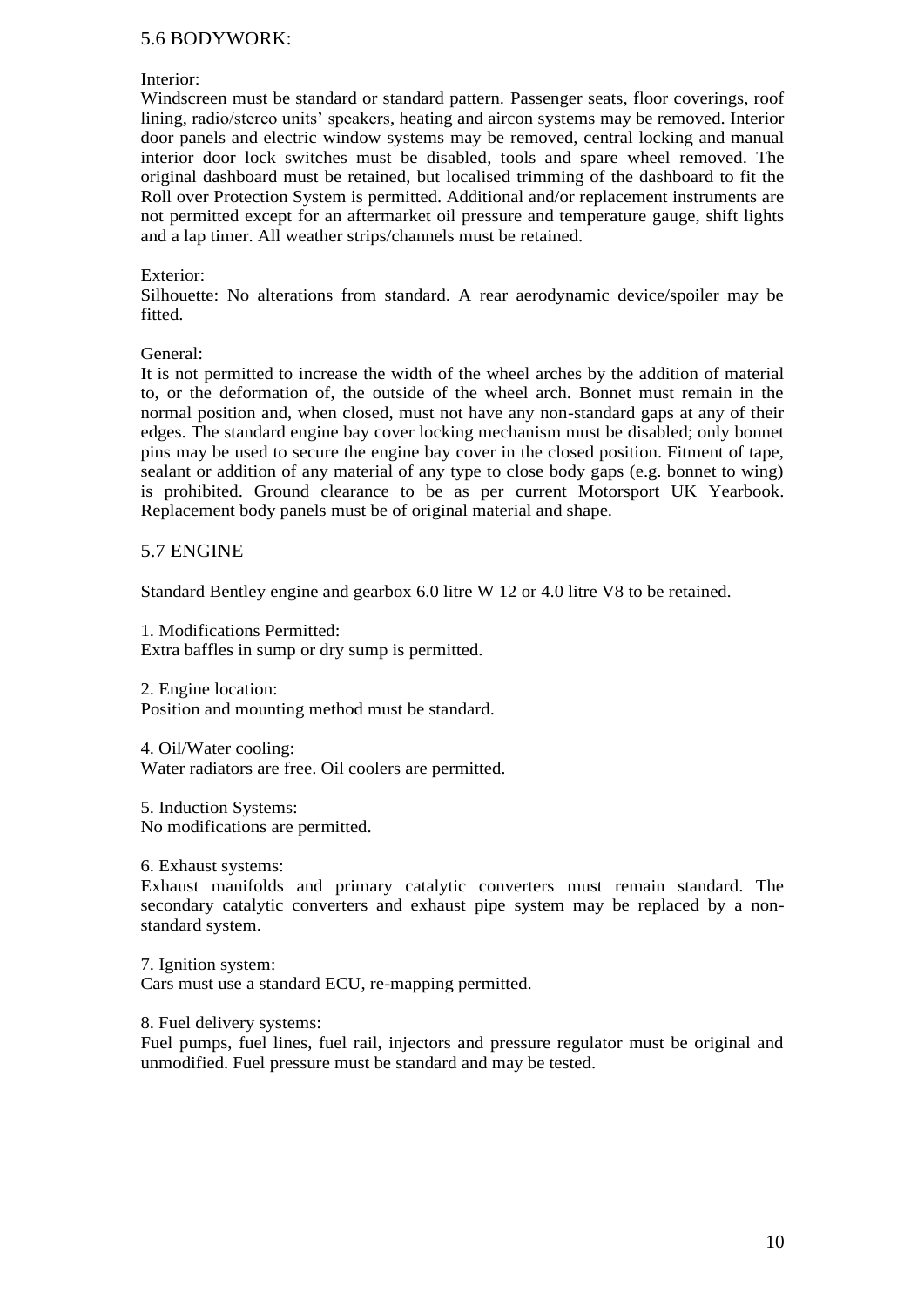### 5.8 SUSPENSIONS

1. Permitted modifications:

The original suspension may be replaced with fully adjustable coil – over suspension. Rubber bushes may be replaced by solid. Springs rates are free. Non-standard anti-roll bars permitted.

2. Prohibited modifications: Modifications to the suspension pick-up points.

3. Wheelbase and track:

The wheelbase and track must be standard for the model, wheels and tyres must fit within original wings front and rear.

### 5.9 TRANSMISSIONS

1. Permitted modifications: Automatic upshift may be disabled. The OEM electronic traction control may be disabled.

2. Prohibited modifications: 4-wheel drive must be retained.

3. Transmissions & Drive ratios: Standard only.

### 5.10: ELECTRICS:

1. Exterior Lighting:

Must be as per standard fitment and be fully operational.

2. Rear Warning Light:

The standard twin rear fog lights are permitted for this function.

3. Battery:

Battery is free. A battery and electric starter motor must be fitted and be capable of repetitive starts. No external (slave) batteries may be used.

4. Generator:

A fully working standard alternator and standard pulley must be fitted and electrically connected so that the standard battery charging function is providing a charge to the onboard battery.

### 5.11: BRAKES:

### 1. Permitted Modifications:

Standard Bentley ceramic discs and non-standard ferrous discs may be fitted. Deformation or removal of back plates is permitted. Non-standard calipers are permitted. Flexible hoses must be replaced by braided type. (Note: Standard front brakes are considered to be inadequate. See Appendix for known suppliers of suitable replacements)

### 2. Prohibited Modifications:

The standard brake operating system and ABS must be retained and be fully functional. Non-standard ceramic discs are not permitted.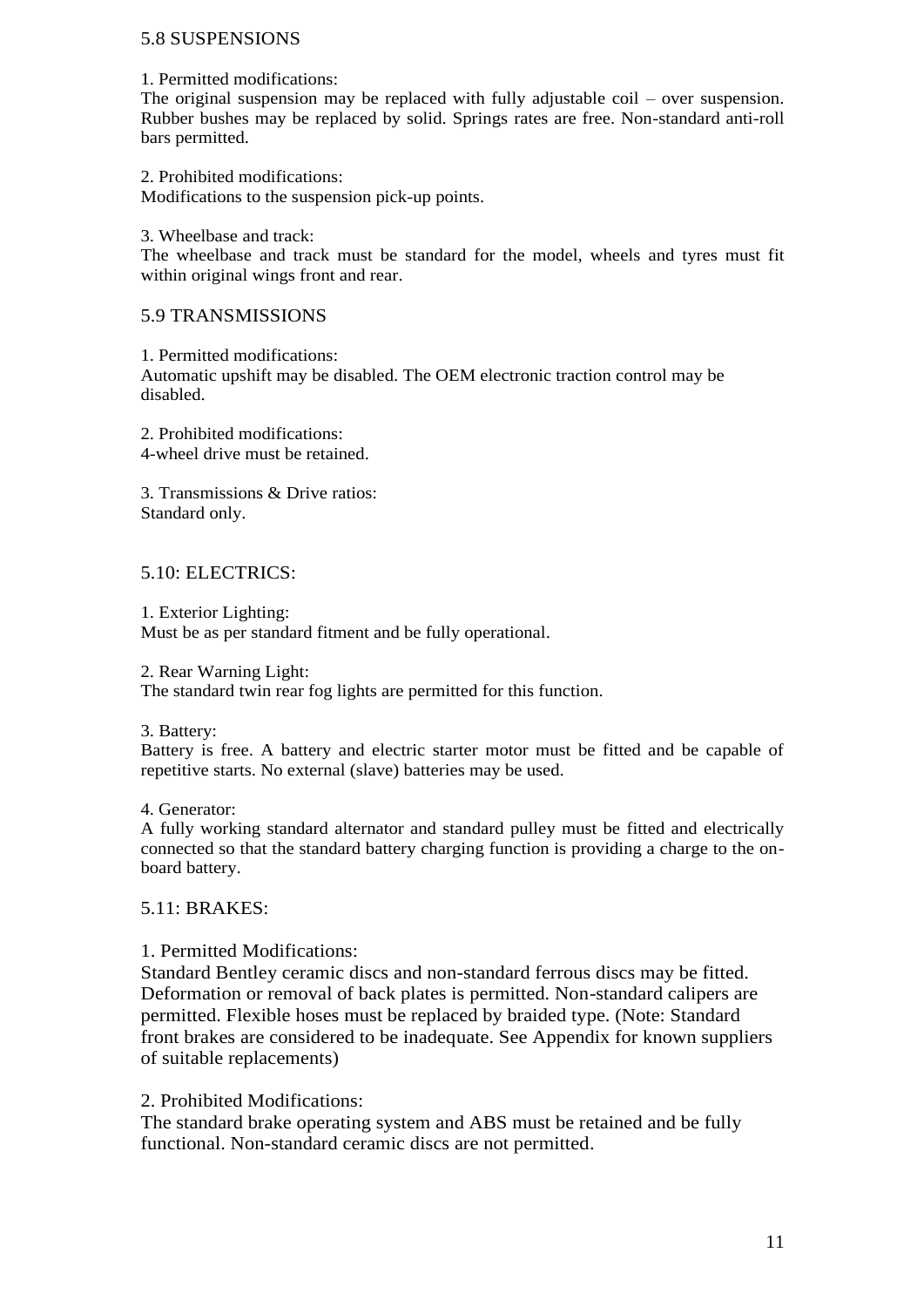### 5.12: WHEELS / STEERING:

### 1. Permitted Modifications:

Wheels may be non-Bentley alloy wheels. Steering lock must be rendered inoperative, unless the vehicle is driven to the circuit on the highway.

### 2. Prohibited modifications:

Wheel bearings must be standard or standard pattern parts. Track rod ends must be standard or standard pattern parts. Steering rack raisers are strictly prohibited.

### 5.13: TYRES:

### 1. Specifications:

Tyres must comply with the current Motorsport UK Yearbook List 1A, 1B, or 1C. No Racing slicks or Racing wets. The use of tyre heating/heat retention devices, tyre treatments and compounds are prohibited. Re-cutting, re-grooving or in any other way modifying the tread pattern is not permitted. All of the manufacturer's data must be clearly visible. Buffing of sidewalls to remove data is prohibited.

### 5.14: VEHICLE WEIGHT:

Minimum 1625kg. Random checks may be carried out during the season and no car/driver combination shall be below this minimum weight. All minimum weights are including driver and race overalls, helmet etc. Drivers should familiarize themselves and comply with current Motorsport UK Yearbook (power/weight ratio).

### 5.15: FUEL TANK / FUEL:

### 1. Types:

Standard tank must be fitted in original location. A non-return valve must be incorporated in the vent system.

### 2. Fuel:

Only Pump Fuel as defined in current Motorsport UK Yearbook.

### 5.16: SILENCING:

All vehicles must comply with the relevant maximum noise limits set out in current Motorsport UK Yearbook.

### 5.17: NUMBERS & SERIES DECALS:

### 1. Positions:

The competition numbers shall conform to the current Motorsport UK Yearbook and within a circular BDC decal on each door and on the bonnet.

Bentley Drivers Club decals must be affixed prominently and one set of three per car will be supplied free of charge on receipt of first race entry.

Bentley Drivers Club and Event/Series Sponsor's decals must take preference to any other decals. Drivers may be requested to remove or cover decals that are viewed as conflicting with official Event or Series Sponsors. Failure to comply will render the vehicle and driver ineligible to race.

### 2. Suppliers:

Sponsors and Club decals will be available at the first race in which the vehicle is entered.

3. Advertising is permitted subject to the current Motorsport UK Yearbook.

### APPENDIX to Section 5

BRAKES – suitable racing brakes, comprising Audi RS6 discs and AP Racing calipers are available ready to fit from BG COMPONENTS of Stoke Prior, Bromsgrove. ROLL-OVER BARS are available from Team Parker Racing. COIL-OVER suspension units are available from CEIKA.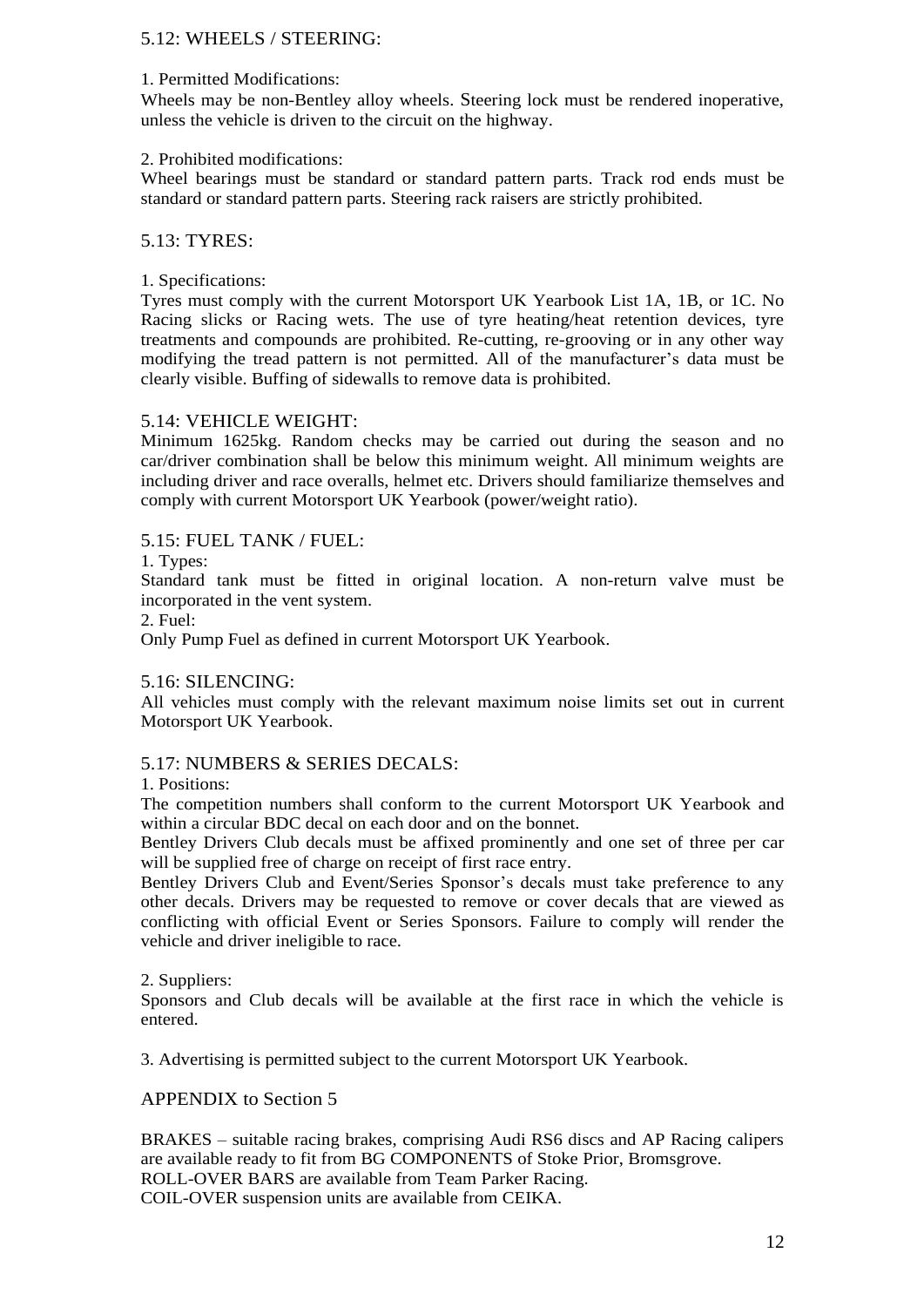Details of these will be available in due course from BDC Club Office.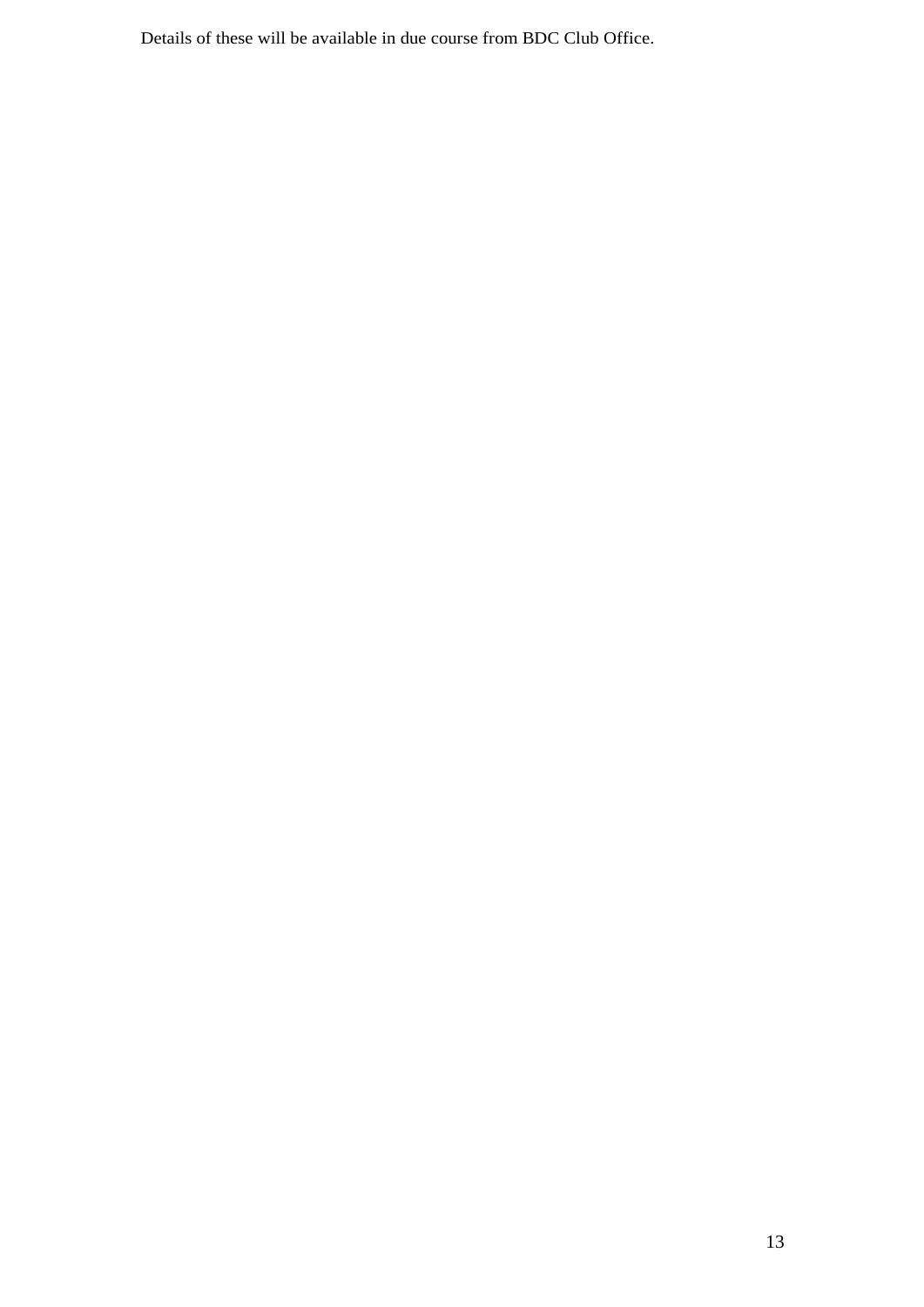### **TROPHIES FOR COMPETITIVE SPEED EVENTS**

### **W.O. BENTLEY CHALLENGE TROPHY (VINTAGE BENTLEYS)**

Awarded to the winner achieving the lowest combined aggregate of placings in the **BDC Scratch Race,** the **BDC Handicap Race** and the **BDC Sprint.** To win, the driver must compete in the same car in all three competitions.

### **DERBY BOWL TROPHY (DERBY BENTLEYS)**

Awarded to the winner achieving the lowest combined aggregate of placings in the **BDC Scratch Race,** the **BDC Handicap Race** and the **BDC Sprint.** To win, the driver must compete in the same car in all three competitions.

### **ROLLS-ROYCE CHALLENGE TROPHY (CREWE BENTLEYS)**

Awarded to the winner achieving the lowest combined aggregate of placings in the **BDC Scratch Race,** the **BDC Handicap Race** and the **BDC Sprint.** To win, the driver must compete in the same car in all three competitions.

### **SILVERSTONE TROPHIES**

### **TIMES CHALLENGE TROPHY**

Awarded to the 1st Overall Group A Bentley in the **BDC Scratch Race.**

### **BOB GOODA TROPHY**

Awarded to the 1st Overall Group B Bentley in the **BDC Scratch Race.**

### **MIKE HAIG TROPHY**

Awarded to the 1st Bentley in the **BDC Open Race.**

### **JACK BARCLAY MEMORIAL TROPHY**

Awarded to the 1st Vintage Bentley in the **BDC Scratch Race.**

### **GREGORY CHALLENGE TROPHY**

Awarded to the 1st Derby Bentley in the **BDC Scratch Race.**

### **RIVERS-FLETCHER CHALLENGE TROPHY**

Awarded to the 1st Vintage 3 Litre in the **BDC Scratch Race.**

### **MOUNTFORD TROPHY**

Awarded to the 1st Vintage 4½ Litre Bentley in the **BDC Scratch Race.**

### **BOB BRADLEY TROPHY**

Awarded to the 1st Crewe 6 Cylinder Bentley in the **BDC Scratch Race**

### **GERALD CROZIER MEMORIAL TROPHY**

Awarded to the 1st Crewe V8 or W12 Bentley in the **BDC Scratch Race.**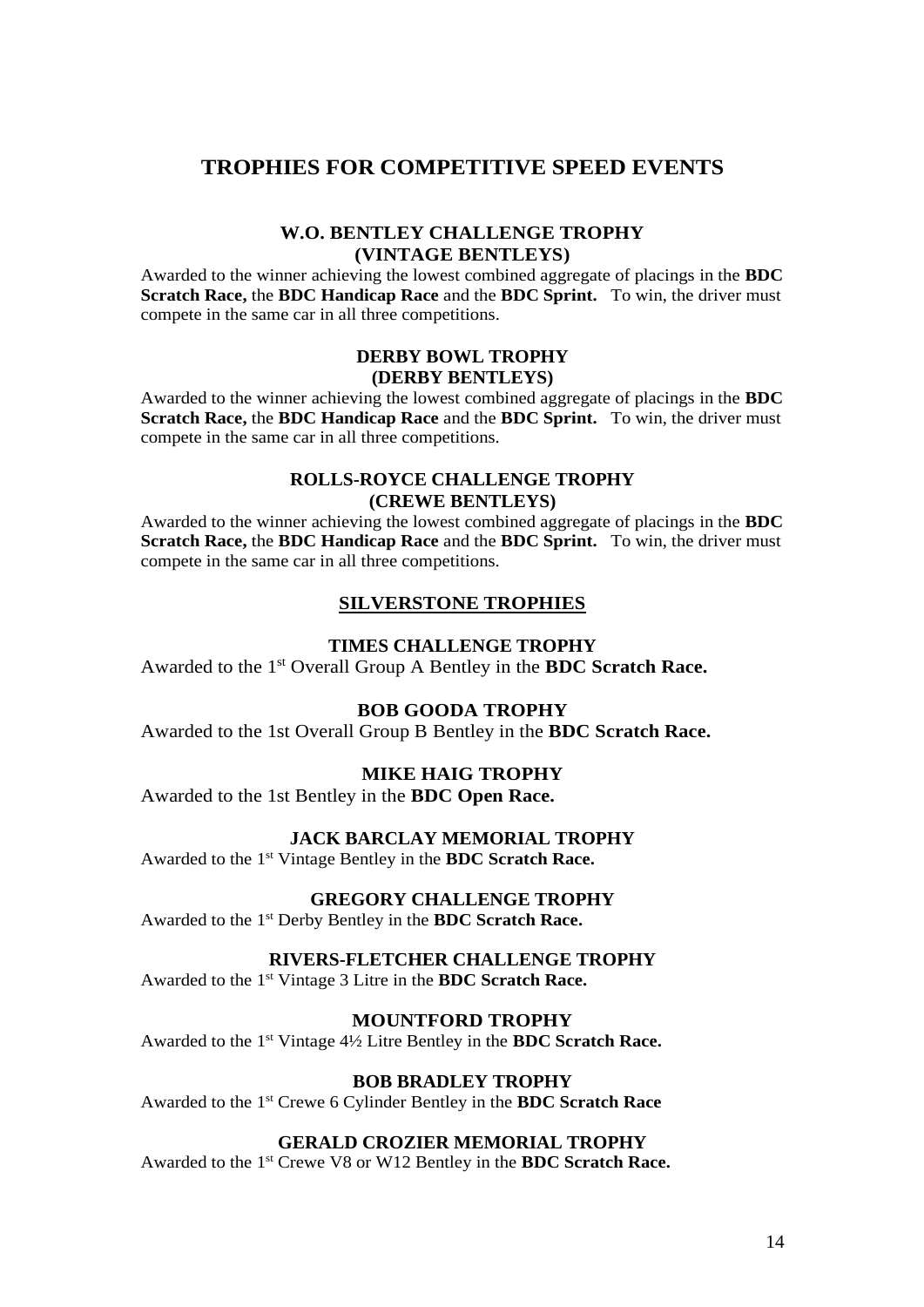### **MIKE BRADLEY TROPHY**

Awarded to the 1st Overall Bentley in the **BDC Handicap Race.**

### **TIM BIRKIN TROPHY**

Awarded to the 1st Vintage Bentley in the **BDC Handicap Race.**

### **THE DERBY CREWE CHALLENGE TROPHY**

Awarded to the 1st Derby or Crewe Bentley in the **BDC Handicap Race.**

### **PACE TROPHY**

Awarded for the Best Improvement over Handicap in the **BDC Handicap Race**

### **GORDON ALEXANDER MEMORIAL TROPHY**

Awarded to the 1st Vintage Bentley in the combined **BDC Scratch and Handicap Races.**

#### **DERBY BENTLEY TROPHY**

Awarded to the 1st Derby Bentley in the combined **BDC Scratch and Handicap Races.**

#### **CORNICHE TROPHY**

Awarded to the 1st Crewe Bentley in the combined **BDC Scratch and Handicap Races.**

### **LAGONDA TROPHY**

Awarded to the driver of the Fastest Lap by any Bentley at **BDC Silverstone Race Meeting.**

### **SPRINT TROPHIES**

#### **SICKELMORE TROPHY**

Awarded to the 1st Overall Bentley at the **BDC Sprint event**.

### **KESTON PELMORE MEMORIAL TROPHY**

Awarded to the 1st vintage Bentley at the **BDC Sprint event.**

### **McKENZIE MEMORIAL TROPHY**

Awarded to the 1st Derby Bentley at the **BDC Sprint event.**

### **JACK BARCLAY SPRINT TROPHY**

Awarded to the 1st Crewe Bentley at the **BDC Sprint event.**

#### **NOMINATED EVENT TROPHIES**

### **THE WEATHERITT TROPHY**

Awarded to the 1st Vintage Bentley in the **BDC Nominated Hillclimb event.**

#### **DAVID GREIG MEMORIAL TROPHY**

Awarded to the 1st Derby Bentley in the **BDC Nominated Hillclimb event.**

### **CHRISTOPHER TOMKINSON MEMORIAL TROPHY**

Awarded to the 1st Crewe Bentley in the **BDC Nominated Hillclimb event.**

### **FOTHERINGHAM TROPHY**

Awarded to the member of the **Eastern Region** who puts up the best performance in the **B.D.C. nominated Hillclimb event.**